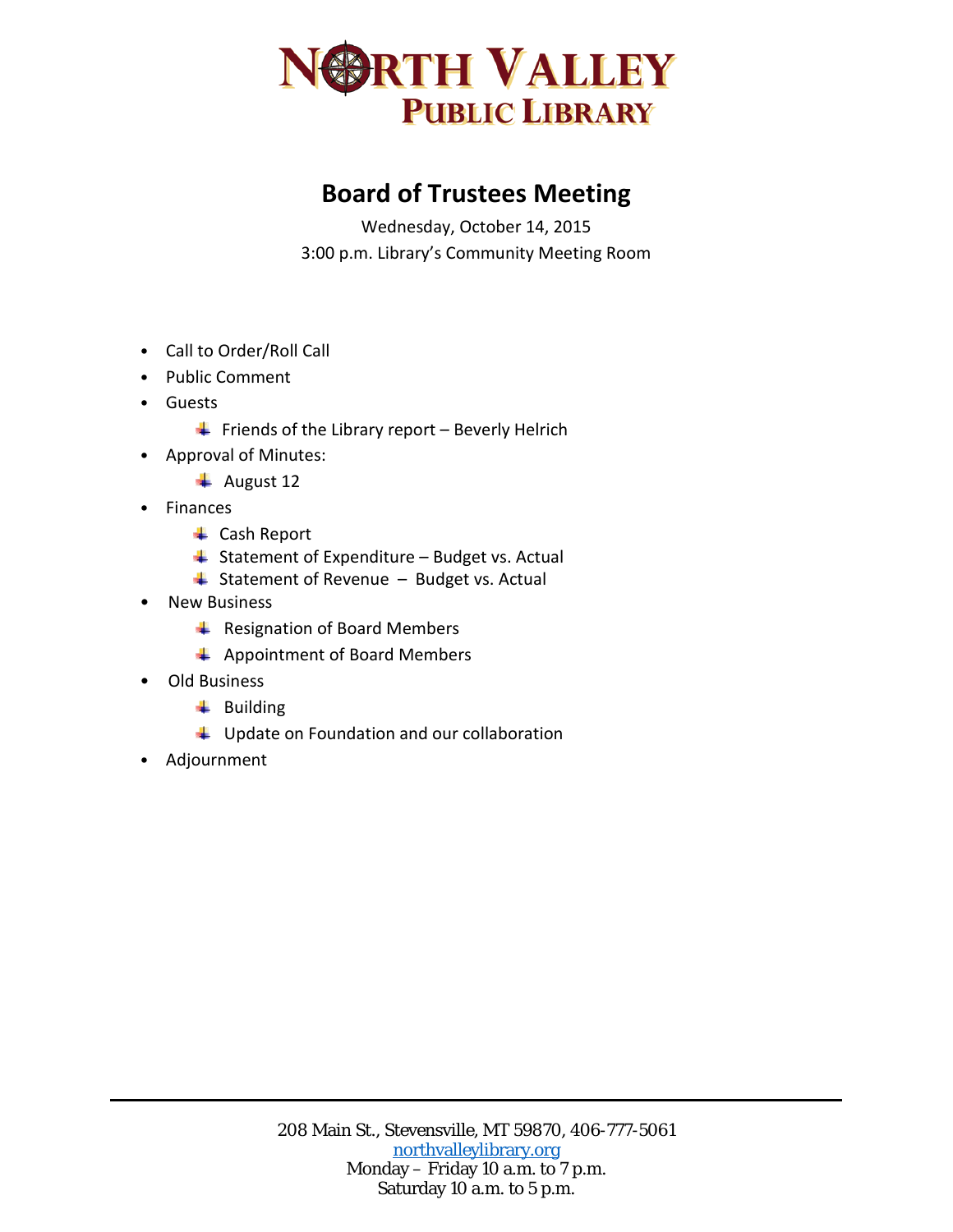North Valley Public Library Board of Trustees Minutes Wednesday, Oct. 14th, 2015 Community Room Approved 11-11-2015 DA

## Attending:

Joanne Charbonneau, Board chairperson Victoria Howell, Board member Alan Sponberg, Board member Toba Winston, Board Member Patricia Meakin, Board member Denise Ard, Library Director Bev Heinrich, Friends of the Library Leon Theroux, Guest Meghan Hanson, Guest

Joanne called the meeting to order at 3:04.

Public comment: Leon commented that the community room door should always be unlocked for public entry during board meetings. All agreed

Meghan Hanson introduced herself and is eager to become a trustee of the library.

Friends Report: Bev reported the "Art of the Chair" auction as a huge success. This fundraiser also advocates for the library and is well attended. The Friends made \$450.00. There are only enough chairs from UM to do one more year of "Art of the Chair", so new ideas will be forthcoming. Thursday, Oct,  $15<sup>th</sup>$  is the annual Friends membership tea and lunch at 12:00 in the community room. The next Friends book sale is on November 20th and  $21<sup>st</sup>$  in the community room. Friends are making crafts for stocking stuffers to sell as well.

Toba motioned to approve the minutes with two corrections. Joanne seconded. Unanimously approved.

Financial Report: Patricia asked why the percentage spent for accounting was so high three months into the year. Denise explained that we paid the annual fee to Black Mountain and that the accounting firm did some extra work on payroll such as termination pay for Amy and issues with back payments for Sheryl's retirement MPERA. Going forward we have moved to monthly payroll so the monthly accounting fee will be less. On the revenue report, a 100% means all moneys are received for the fiscal year such as the Tamarack Grant.

The building project expenditures are in the extra report with a breakdown cost. The installation of the handicap doors is finished, which Toba appreciates on behalf of everyone. Victoria moved to approve financial report, Alan seconded. Unanimous approval.

Board Members: Alan Sponberg and Toba Winston both submitted official letters of resignation to the board. Michael Higgins sent a letter of interest in joining the board and will come to the next meeting.